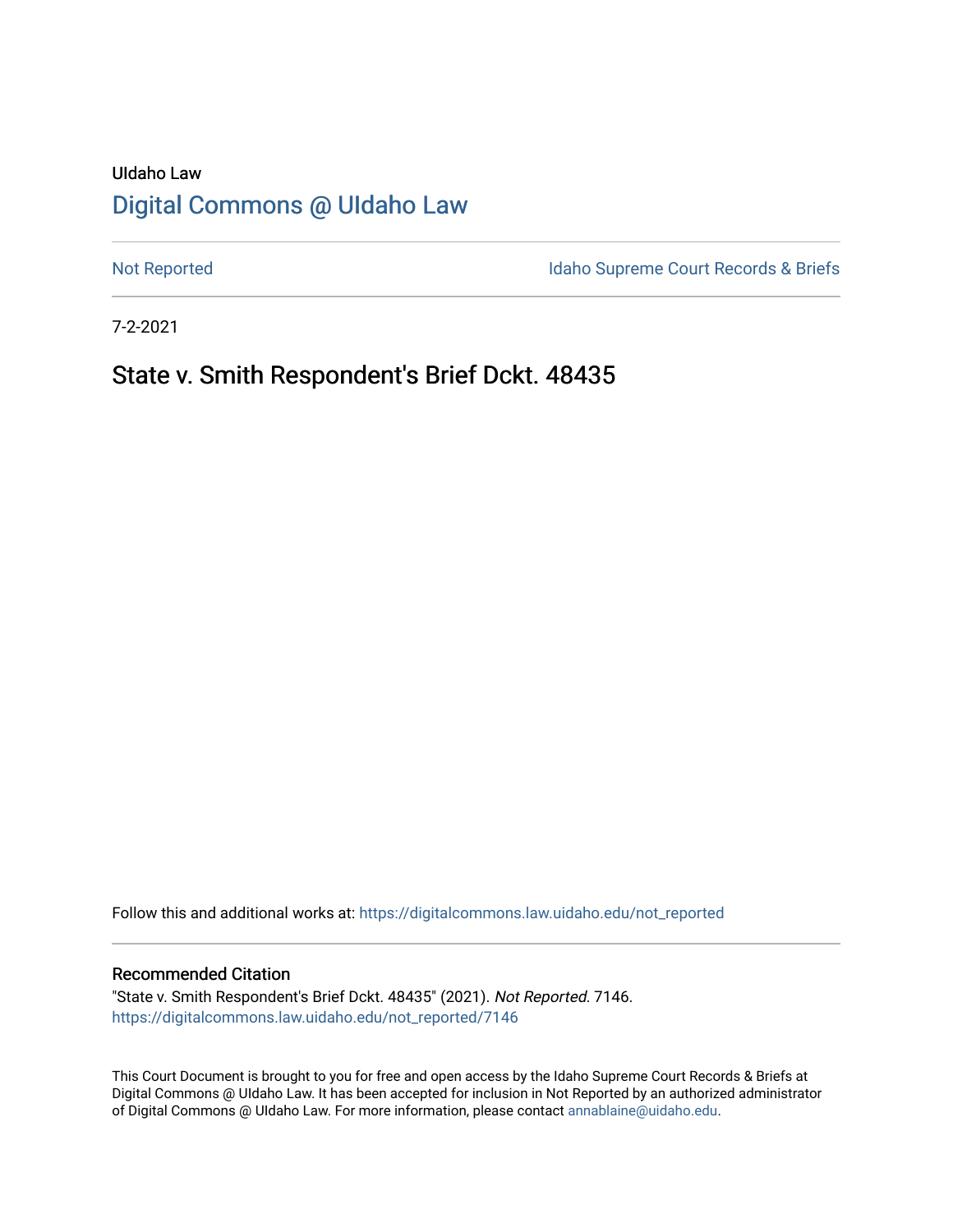Electronically Filed 7/2/2021 4:04 PM Idaho Supreme Court Melanie Gagnepain, Clerk of the Court By: Brad Thies, Deputy Clerk

LAWRENCE G. WASDEN Attorney General State of Idaho

MARK A. KUBINSKI Deputy Attorney General Chief, Criminal Law Division

JUSTIN R. PORTER Deputy Attorney General P. O. Box 83720 Boise, Idaho 83720-0010 (208) 334-4534 E-mail: ecf@ag.idaho.gov

## IN THE SUPREME COURT OF THE STATE OF IDAHO

| STATE OF IDAHO,       |                           |
|-----------------------|---------------------------|
|                       | NO. 48435-2020            |
| Plaintiff-Respondent, |                           |
|                       | Kootenai County Case No.  |
| V.                    | CR28-20-5555              |
|                       |                           |
| DENNIS GREGORY SMITH, |                           |
|                       | <b>RESPONDENT'S BRIEF</b> |
| Defendant-Appellant.  |                           |
|                       |                           |

Has Dennis Gregory Smith failed to show that the district court abused its sentencing discretion when it imposed a unified sentence of twenty years, with six years determinate, upon his conviction for trafficking in heroin?

#### ARGUMENT

#### Smith Has Failed To Show That The District Court Abused Its Sentencing Discretion

#### A. Introduction

An officer stopped Smith for speeding and arrested him for DUI. (PSI, pp.3-4, 18-19.) A

search of Smith's car uncovered heroin, methamphetamine, various pills, and numerous items of

drug paraphernalia. (Id.)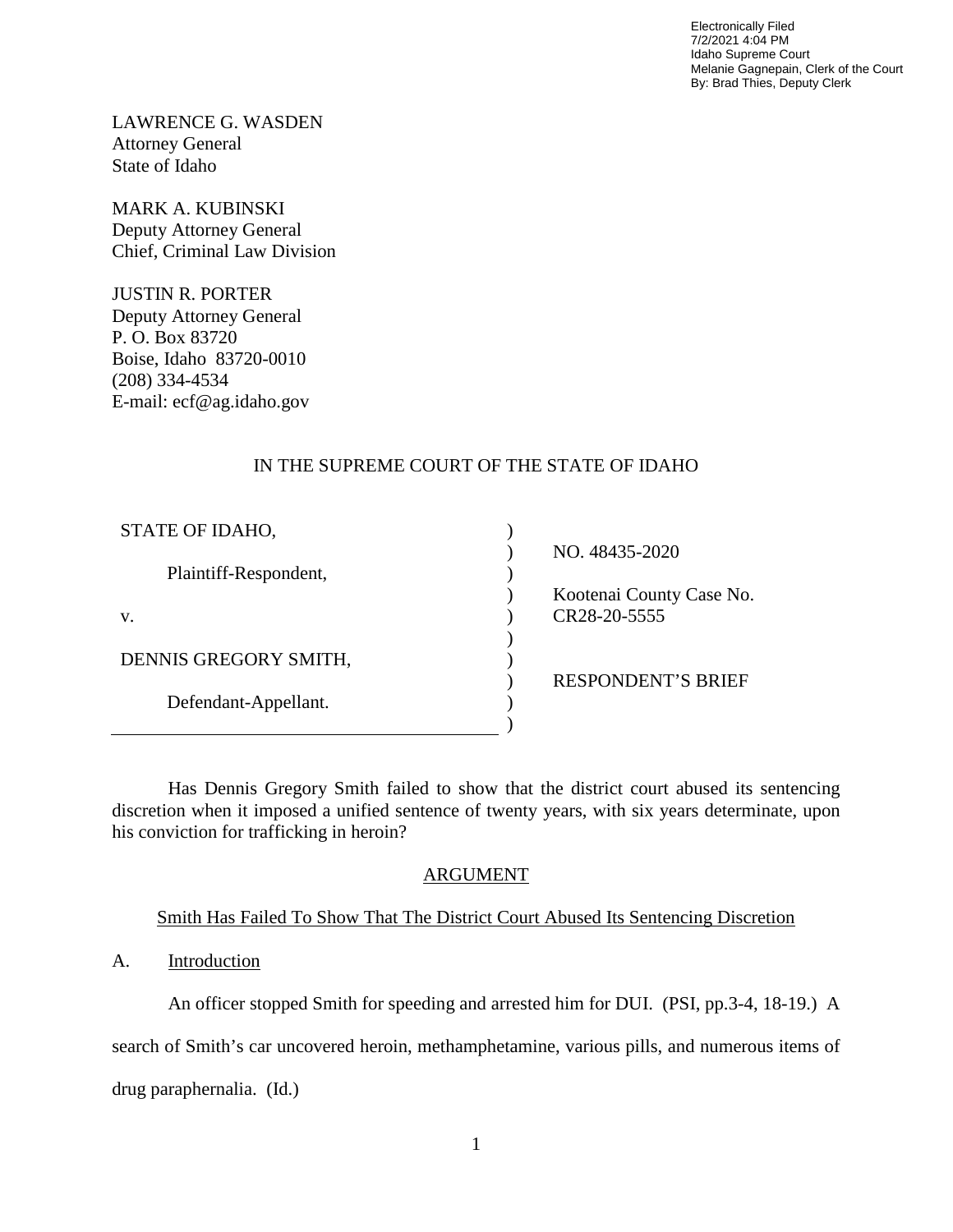The state charged Smith with trafficking in heroin, possession of methamphetamine, DUI, possession of buspirone hydrochloride without a prescription, possession of cyclobenzaprine hydrochloride without a prescription, and possession of paraphernalia. (R., pp.94-96.) The state also alleged that Smith was a persistent violator of the law. (R., p.96.) Pursuant to a plea agreement, Smith pled guilty to trafficking in heroin and DUI. (6/29/20 Tr., p.17, Ls.10-25; see R., pp.108-09; Aug., pp.1-3.) In exchange for Smith's guilty pleas, the state dismissed the remaining charges and the persistent violator enhancement. (R., p.114.)

For trafficking in heroin, the district court imposed a unified sentence of twenty years, with six years determinate.  $(10/21/20 \text{ Tr.}, p.32, Ls.9-22; R., pp.141-42.)$  The court imposed 180 days of jail with 180 days credit for time served for driving under the influence. (10/21/20 Tr., p.32, Ls.2-8; R., p.143.) Smith timely appealed. (R., pp.144-46.)

On appeal, Smith asserts the district court abused its sentencing discretion by imposing an excessive sentence for trafficking in heroin. (Appellant's brief, pp.3-5.<sup>[1](#page-2-0)</sup>) Specifically, he argues the district court did not exercise reason because it failed to properly consider mitigating factors. (Id.) Smith's argument is unavailing. Application of the relevant legal standards shows that the district court did not abuse its sentencing discretion.

#### B. Standard Of Review

 $\overline{a}$ 

"When evaluating whether a sentence is excessive, [the] Court considers the entire length of the sentence under an abuse of discretion standard." State v. McIntosh, 160 Idaho 1, 8, 368 P.3d 621, 628 (2016) (citation omitted). When a trial court's discretionary decision is reviewed on appeal, the appellate court conducts a multi-tiered inquiry to determine whether the lower court:

<span id="page-2-0"></span><sup>&</sup>lt;sup>1</sup> Smith does not challenge his misdemeanor sentence on appeal. (Appellant's brief, p.3 n.3.)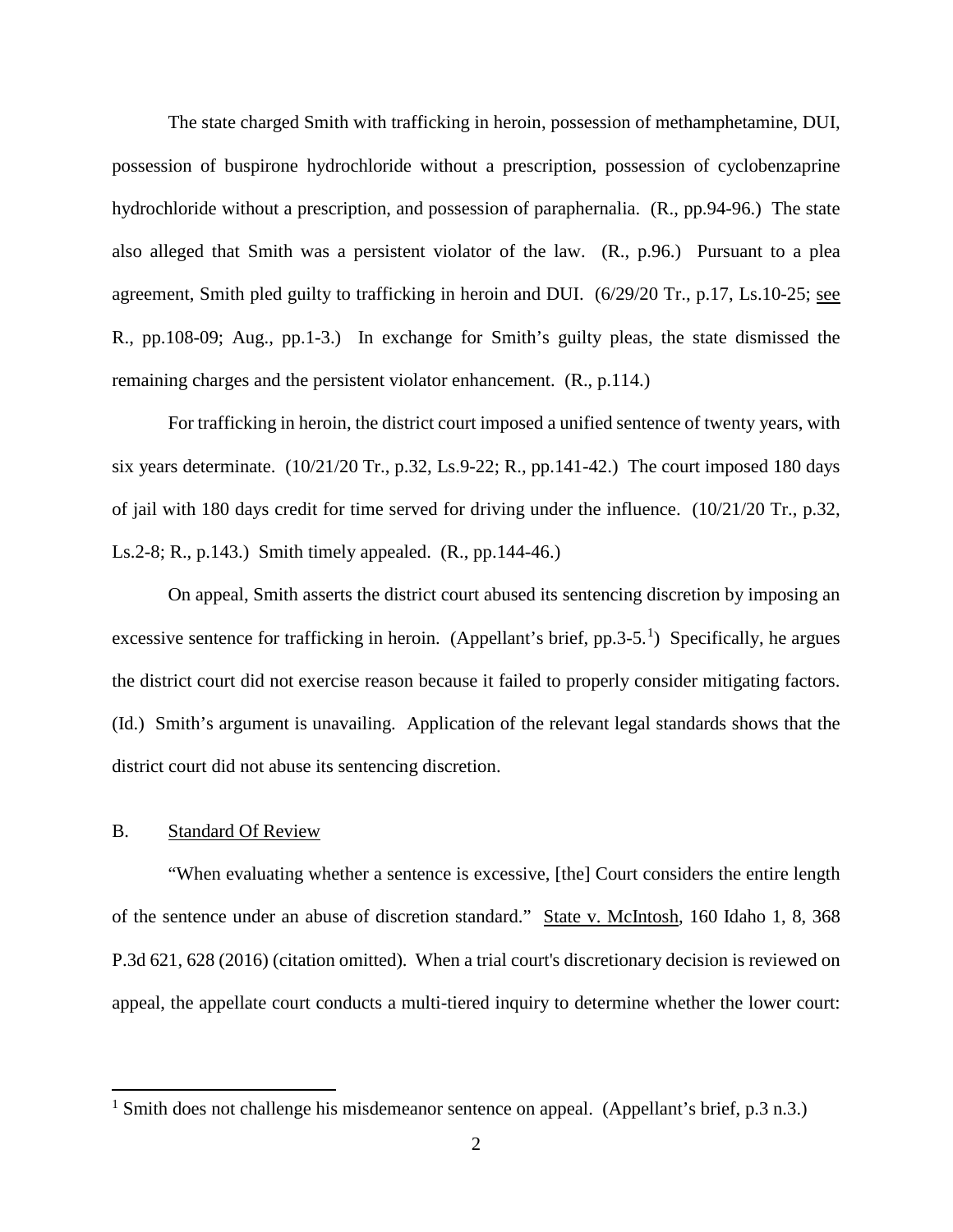(1) correctly perceived the issue as one of discretion; (2) acted within the boundaries of its discretion; (3) acted consistently with any legal standards applicable to the specific choices available to it; and (4) reached its decision by an exercise of reason. State v. Smith, 168 Idaho 463, \_\_\_, 483 P.3d 1006, 1019 (2021) (citations omitted).

#### C. Smith Has Shown No Abuse Of The District Court's Sentencing Discretion

The district court did not abuse its sentencing discretion when it imposed a unified sentence of twenty years, with six years fixed. "When a trial court exercises its discretion in sentencing, 'the most fundamental requirement is reasonableness.'" McIntosh, 160 Idaho at 8, 368 P.3d at 628 (quoting State v. Hooper, 119 Idaho 606, 608, 809 P.2d 467, 469 (1991)). "A sentence is reasonable if it appears necessary to accomplish the primary objective of protecting society and to achieve any or all of the related goals of deterrence, rehabilitation, or retribution." Id. (citing State v. Lundquist, 134 Idaho 831, 836, 11 P.3d 27, 32 (2000)). The district court has the discretion to weigh those objectives and give them differing weights when deciding upon the sentence. See id. at 9, 368 P.3d at 629 (holding the district court imposed a reasonable sentence where it considered and weighed the objectives of criminal punishment and both mitigating and aggravating factors); State v. Moore, 131 Idaho 814, 824-25, 965 P.2d 174, 184-85 (1998) (holding the district court did not abuse its discretion in concluding that the objectives of punishment, deterrence and protection of society outweighed the need for rehabilitation).

Furthermore, "[a] sentence fixed within the limits prescribed by the statute will ordinarily not be considered an abuse of discretion by the trial court." State v. Nice, 103 Idaho 89, 90, 645 P.2d 323, 324 (1982) (citation omitted). Where a sentence fits within statutory limits, the appellant bears the burden of demonstrating that the sentence imposed is a clear abuse of discretion. McIntosh, 160 Idaho at 8, 368 P.3d at 628 (citations omitted). To carry this burden the appellant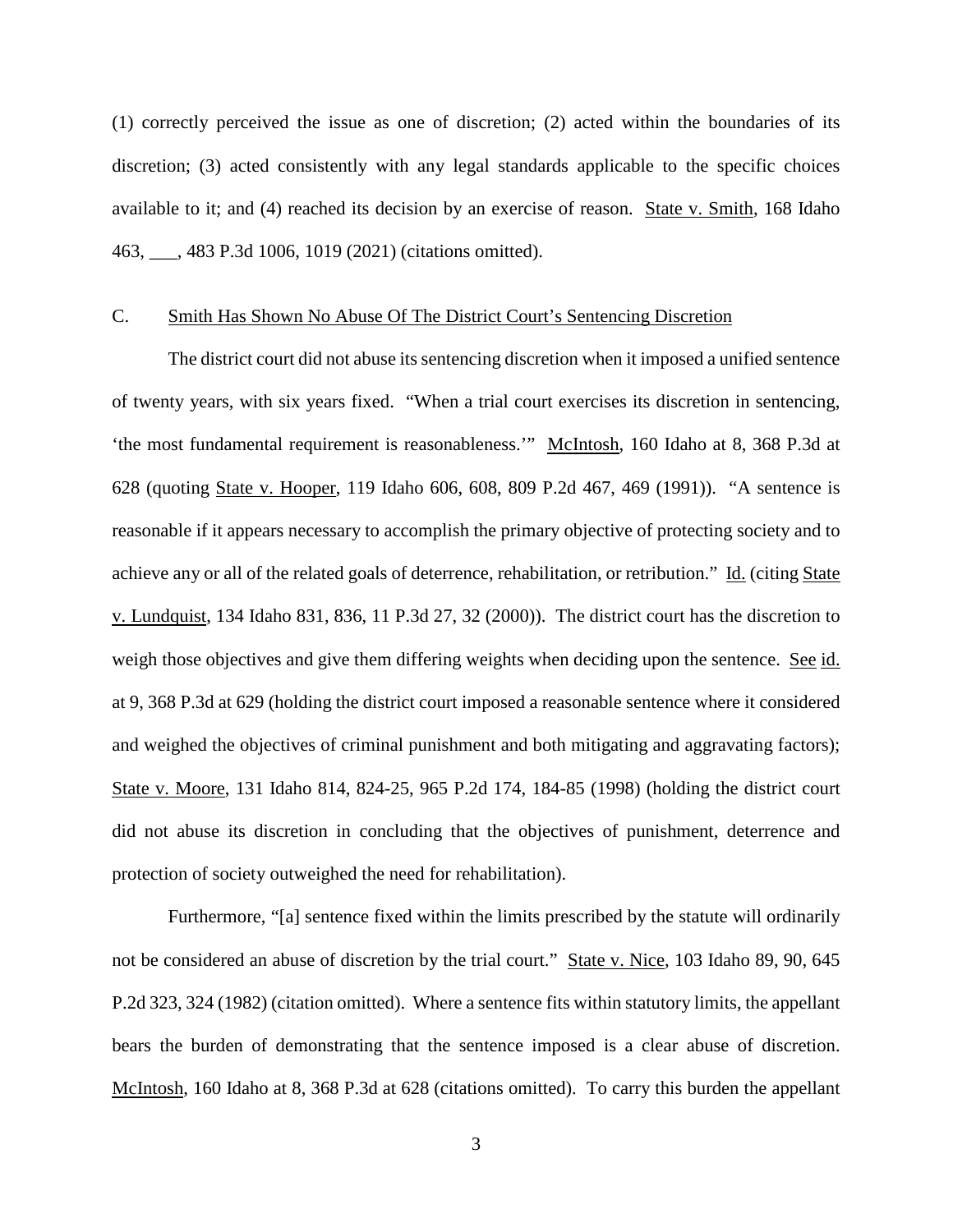must show the sentence is excessive under any reasonable view of the facts. Id.; State v. Toohill, 103 Idaho 565, 568, 50 P.2d 707, 711 (Ct. App. 1982). To establish that the sentence was excessive, the appellant must demonstrate that reasonable minds could not conclude the sentence was appropriate to accomplish the sentencing goals of protecting society, deterrence, rehabilitation, and retribution. State v. Farwell, 144 Idaho 732, 736, 170 P.3d 397, 401 (2007) (citations omitted). However, "[i]n deference to the trial judge, [the] Court will not substitute its view of a reasonable sentence where reasonable minds might differ." McIntosh, 160 Idaho at 8, 368 P.3d at 628 (quoting Stevens, 146 Idaho 139, 148-49, 191 P.3d 217, 226-27 (2008)).

Smith concedes that his sentence "does not exceed the statutory maximum." (Appellant's brief, p.4.) Trafficking in more than two but less than seven grams of heroin is punishable by a mandatory minimum fixed term of imprisonment of three years and a maximum term of life imprisonment. Idaho Code §§  $37-2732B(a)(6)(A)$ ,  $37-2732B(a)(6)(D)$ . In this case, the district court imposed a unified sentence of twenty years, with six years fixed. (R., pp.120-23.) Because the sentence imposed fits within the statutory limits, Smith "must show that the sentence, in light of the governing criteria, is excessive under any reasonable view of the facts." State v. Strand, 137 Idaho 457, 460, 50 P.3d 472, 475 (2002). He cannot do so.

The sentence imposed was reasonable. In fashioning Smith's sentence, the district court reviewed the presentence investigation materials and considered the necessary sentencing factors. (10/21/20 Tr., p.22, Ls.19-23; p.36, Ls.3-13; see R., pp.138-40.) The court found Smith's criminal record to be "quite extensive." (10/21/20 Tr., p.33, L.5; see PSI pp.8-14.) Smith's criminal history began in 1985 with a felony conviction for attempting to elude. (PSI, p.9.) The court found that Smith had consistently engaged in criminal conduct ever since, and was subsequently convicted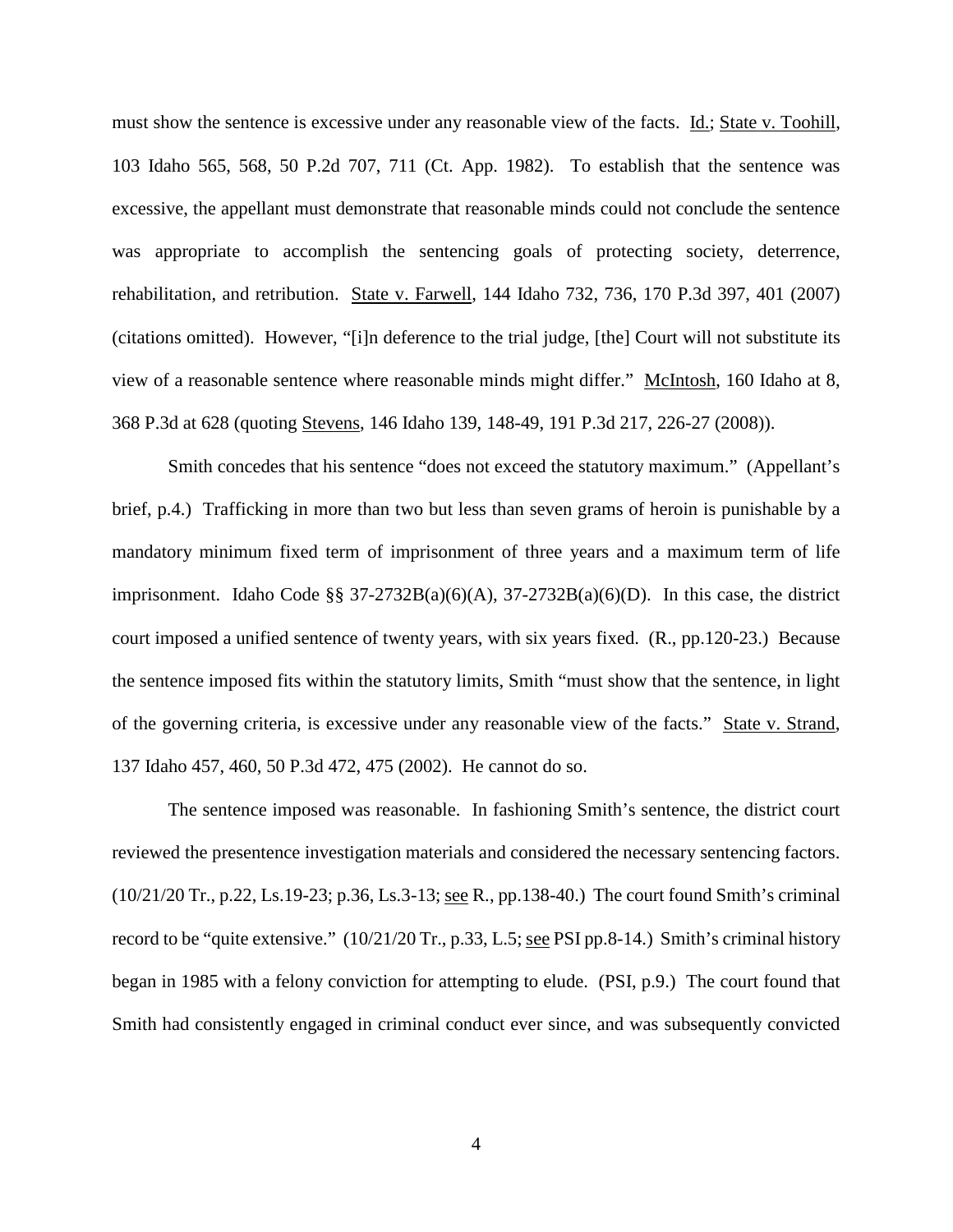of approximately twenty felonies. (10/21/20 Tr., p.33, Ls.6-11; see PSI, pp.8-14.) Smith had also been charged with nearly thirty misdemeanors, resulting in numerous convictions. (PSI, pp.8-14.)

The district court also considered Smith's underlying conduct. The court noted that Smith was stopped with a loaded syringe in the car and exhibited signs of being under the influence.  $(10/21/20 \text{ Tr}$ , p.33, L.22 – p.34, L.5.) Additionally, based on Smith's guilty pleas the court found that he knew there were drugs in the vehicle and that he knew he was driving under the influence. (Tr., p.35, L.24 – p.36, L.3.) Given the nature of the offense and Smith's character, the court concluded that he had not shown "any indication … that [he] could change [his] behavior" and thus posed a "huge risk to the public." (10/21/20 Tr., p.36, Ls.3-13.) Accordingly, the court stated that the sentence imposed was intended to achieve the primary sentencing goal of protecting the public. (Id.) Because the court imposed Smith's sentence in order to achieve the primary sentencing goal based on Smith's underlying conduct and his extensive criminal history, the sentence imposed was reasonable.

Smith contends his sentence is excessive in light of certain mitigating factors. (Appellant's brief, pp.3-4.) Specifically, Smith refers to his expression of remorse and acceptance of responsibility, his career aspirations, the fact that he's a moderate risk of reoffending, an alleged commitment to sobriety, and the fact that he claims to have support from friends. (Appellant's brief, p.5.) According to Smith, proper consideration of these mitigating factors warranted a more lenient sentence. (Id.) He is incorrect.

The district court properly weighed any mitigating factors when it originally imposed Smith's sentence. In fashioning Smith's sentence, the court considered his expression of remorse.  $(10/21/20 \text{ Tr}$ , p.30, L.18 – p.31, L.5.) The court sensibly gave it little weight, if any, because Smith merely expressed remorse for getting caught rather than expressing sincere remorse for his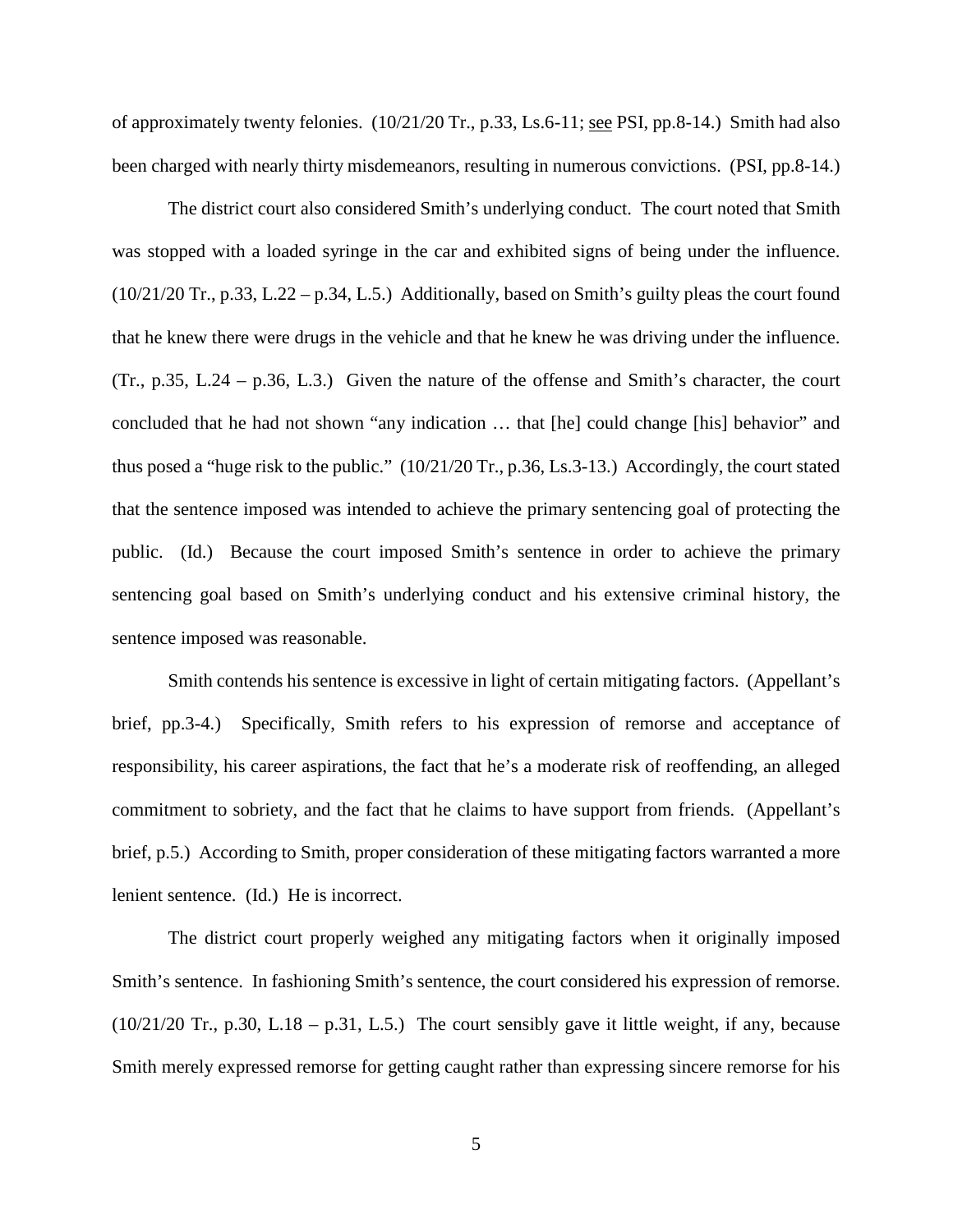criminal conduct. (10/21/20 Tr., p.34, L.8 – p.35, L.7.) The court also considered Smith's acceptance of responsibility, and reasonably gave it little weight as Smith had repeatedly blamed others for the crime.  $(10/21/20 \text{ Tr.}, p.33, Ls.12-24; p.35, L.8 - p.36, L.3.)$  The court also considered mitigating information in the PSI such as Smith's employment, support from friends, and his alleged commitment to sobriety. (See 10/21/20 Tr., p.22, Ls.19-23; PSI, p.14.) Finally, any mitigating weight warranted by the fact that Smith was assessed to be a moderate risk to reoffend was substantially outweighed by the aggravating nature of his extensive criminal history and history of substance abuse. (PSI, pp.6, 8-14.) Even considering this mitigating information, the court determined that the sentence imposed was necessary to protect society due to the aggravating information presented in this case. (10/21/20 Tr., p.36, Ls.3-13.)

In sum, Smith has failed to show that the court did not exercise reason simply because it gave less weight to mitigating information than he desired. See State v. Cobler, 148 Idaho 769, 773, 229 P.3d 374, 378 (2010) (finding no abuse of discretion upon a weighing of mitigating and aggravating factors in sentencing); State v. Stover, 140 Idaho 927, 932, 104 P.3d 969, 974 (2005) (emphasizing the discretionary nature of weighing mitigating and aggravating factors). Because the district court properly considered and applied the goals of sentencing and weighed the aggravating circumstances against any mitigating information in fashioning Smith's sentence, the sentence imposed was reasonable. Smith has failed to show that the district court abused its sentencing discretion.